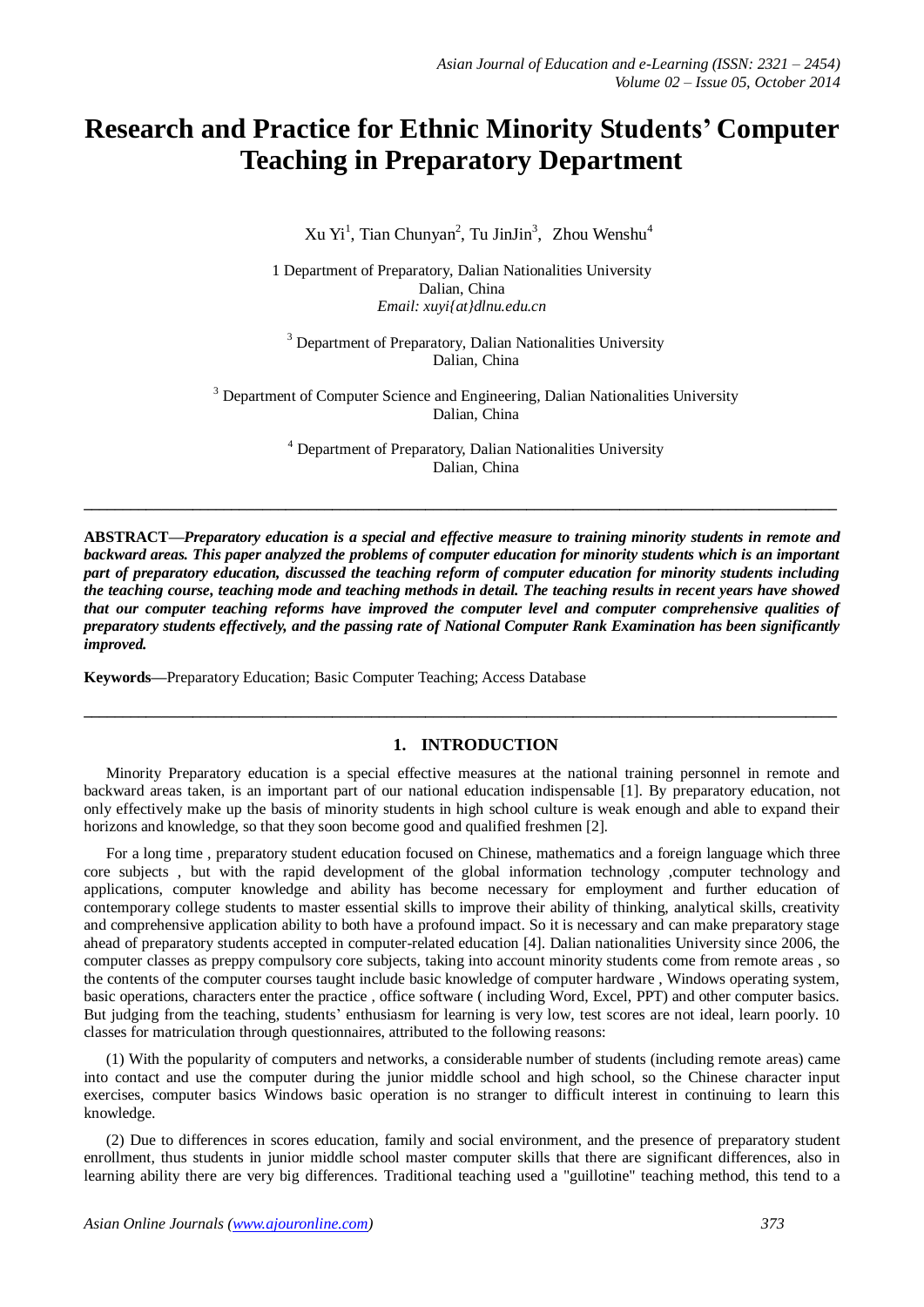polarization of the situation. On one hand, the higher levels of students "cannot eat to the full", they think the computer courses that have no meaning and learning enthusiasm by a heavy blow. On the other hand, the lower levels of student learning very difficult, easy to produce computer courses fear and self-abandon, these issues to improve students' computer skills will have great obstacles.

(3) Students' lack of team spirit. In traditional computer teaching focus primarily on improving individual student mastery of knowledge and ability, while ignoring the cultivation of students' teamwork, communication skills training, organization and management capabilities.

(4)Students' ability to solve problems and analysis ability is poor. An important objective is to develop computer teaching abilities of students and analytical problem-solving ability, but due to the impact of traditional teaching, students learning computer still prefer to mainly relying on books, it is difficult to establish a computer to solve practical problems of consciousness and capacity.

For preparatory students that exist on computer learning problems, the teacher of many domestic national institutions have done a useful exploration. Such as the literature [4] based on the concept of CDIO prep computer- basic teaching, literature [5] for minority preparatory students on computer curriculum made useful explorations, Zhu Hongyuan [6] made a investigation and analysis on the Heilongjiang Provinces' computer education of national preparatory class, studying the teaching mode reform of the prep computer by Tian Xishan [7, 8]. The study promotes the development of computer education of minority students in a certain extent, but there are still many issues to be resolved, for example, how to set the appropriate curriculum? How to prep students teaching in different levels? How to pay attention to the basic education, while improving preparatory students' ability to cooperate, active learning and practical problem-solving computer skills?

For many problems exist in these Preparatory Computer Education, Dalian Nationalities University Preparatory Department of preppy computer courses, teaching mode, teaching methods, and so do the reforms. Teaching practice results in recent years show that my school computer education reform not only promoted the Preparatory students interested in computer learning, and effectively improve the capacity and ability to work in unity and cooperation to solve the problem of their actual computer, which for Preparatory students University study has laid a good foundation.

## **2. THE REFORM IN THE TEACHING OF COMPUTER PREPARATORY**

#### *2.1 Course content and curriculum*

Basic computer course content is the key to learn computer classes for Preparatory students, and given the current level and Preparatory students' interest in learning computers, basic computer courses will be set to "Basic computer and Access database program design". The course is divided into two semester of teaching, teaching content mainly includes four parts: computer basics, using Office software , implementation uses a simple Access database and database management systems, course content and course training objectives as shown in Figure 1.

(1) Computer Basic Knowledge. This part teaches the basic concepts of computer development situation, the basic working principle, basic data structures and software engineering (National Computer II examination content). Learning the basic purpose is to make students understand how computers work, preliminary master the basics of computer data structures and software engineering, lay a foundation for further computer II examination and later learning. This arrangement is part of class 20 hours, including 8 hours of theoretical lessons, lessons on board 12 hours.

(2)Use Office software. This part of the course content, including Word software, Excel software, PPT production and use Visio software, curriculum training goal is to make students master the Word processing capability, Excel for data processing capabilities, PPT production and use Visio software, which is part of the 24 hours arrangements machine class.

(3) Access database. The course includes the basic principles of the database, the link between the establishment of Access database tables and data tables, create forms, create reports, create a view and VBA programming language widely used in Office, the goal is to train students to understand database the basic working principle, basic grasp Access software used to help students with basic problem solving skills and learn programming. Focus of the course is to create data tables, data window, data query, VBA development language, curriculum difficulty is the data query and VBA development language.

(4) The realization of a simple database project. Found in the teaching process, teaching only Access can't achieve the goal of teaching. So we are on top of the Access curriculum content, increase the teaching content simple database project. This course requires students to the group as a unit, according to the project functional requirements given by the teacher to complete the project needs analysis shows that the project design (for example, a summary description of the design, functional flowcharts, etc.), project implementation and project testing process. Since the vast majority of these projects are completed by the students together, therefore, not only can increase student interest in learning computers, but also can cultivate students effective problem solving ability and cooperation ability, further enhances the student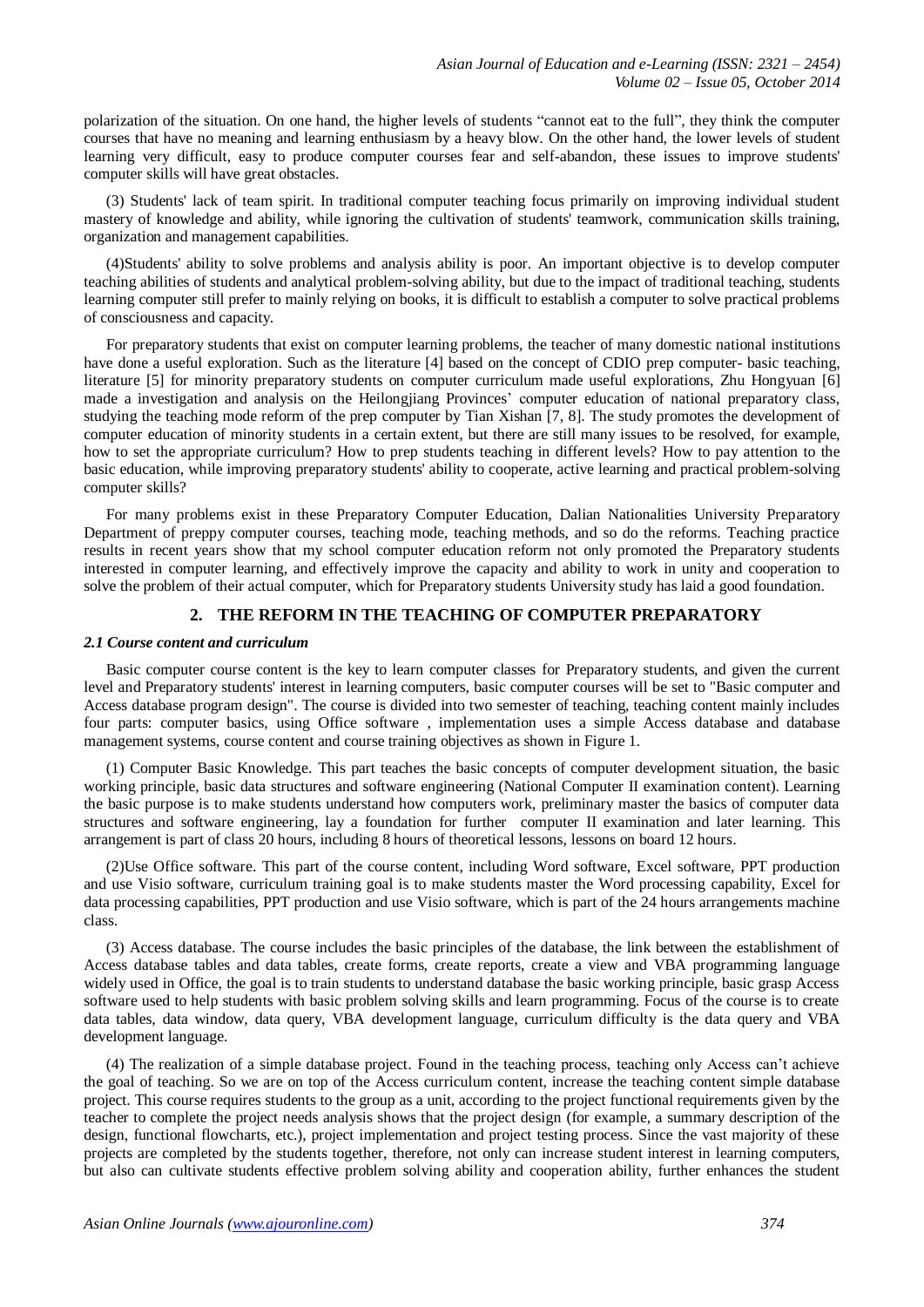computer level.

Overall, our school preparatory students' basic computer course content and settings has several advantages as follows:

( 1) Considering the preparatory courses to enter college after students of different professional situations, computer knowledge course includes the rich, basically to meet the university preparatory student learning.

( 2) The Access database and implement database project combines both teaching content, not only improve student achievement and interest in learning computers, and cultivate students' ability to solve practical problems and mutual communication, cooperation ability, which are beneficial to preparatory students in the future university life and work.

( 3) The course covers all the knowledge points of Access Ⅱexamination, after completion of courses, students can directly participate in the national Preparatory Computer Access II exam without having to wait for junior secondary computer when it participated in the exam, which will greatly save them the time and effort.



**Figure 1**: Computer courses

#### *2.2 Training Mode*

Considering the matriculation student learning and personal circumstances, compared with the traditional teaching, my school matriculation students' basic computer courses training mode also made great changes, specifically can be summarized as: phases and levels, project module of matriculation students training model is shown in Figure 2.

(1) Level teaching. My school preppy including Dalian Nationalities University, Jilin University and China's civil aviation preppy, from previous teaching experience, Jilin University preppy learning quality, infrastructure and capabilities are far better than the other preppy two schools, a " guillotine " of teaching model is clearly not good. If the Jilin University preppies and the other two schools were teaching, from the past teaching experience, the student is likely to cause polarization phenomena. Our approach is hierarchical grouping method, it simply is the first grouping of all students, and each group is generally 4-5 people. Team leader is Jilin University preppy in general. When the task is arranged for each student, they generally must complete on the machine (such as data tables, windows, etc.). If students do not understand, they can directly ask the head of the unit, the head need responsible for the task of the entire group achieved. If the head does not understand, you can directly ask the instructor. After students complete the task, but also need to complete the database project (such as the establishment of real data table, query window, test items, etc.) according to schedule requirements and teaching database project, these tasks are not all people need to be completed, mainly Jilin University preppies and people who interested in Access and well learning. Grouping of these students again, achieved mainly by the group members to discuss with each other in class, mutual assistance, the teacher is more of a guiding role played in the database project.

(2) Stages of teaching. The teaching process in Access, each stage of the knowledge and content are different, which often produces two problems: First, will often lead to " forget talked about behind the front " phenomenon, but often behind the teaching content also used a lot of knowledge in front, especially when doing a database project, that is to the front of the knowledge learned in Access comprehensive application. If the previous knowledge forgotten, it is difficult to carry on throughout the course, not to mention the mastery of knowledge; second, students in the learning process do not understand the specific contents of each chapter to learn what to do, thus greatly reducing the interest in learning computers. We have adopted a phased approach to solve this problem of teaching, specific practices are as follows: ①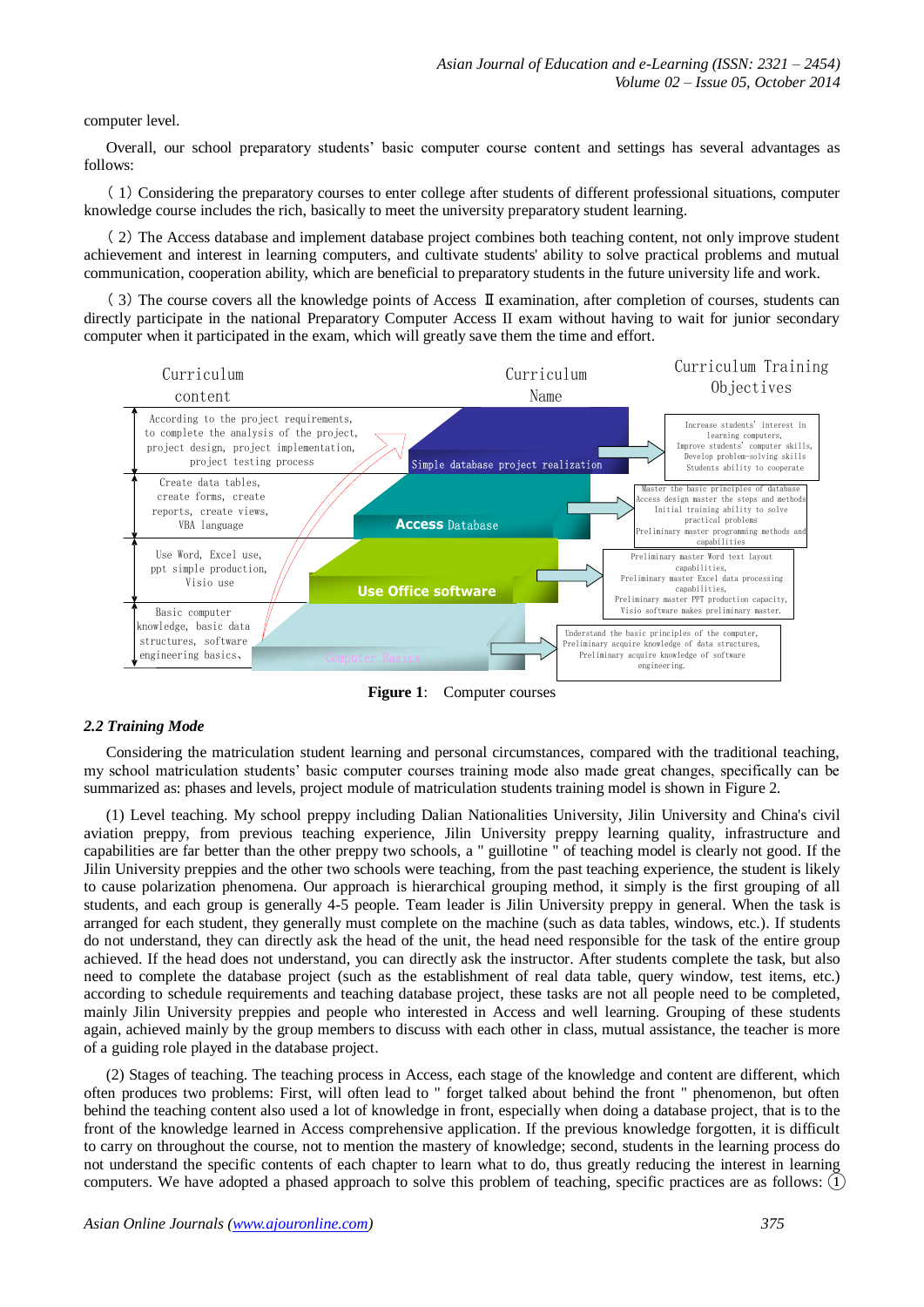Above all, in the first class the students will be demonstrated that they needed to complete the database project (these projects have been completed in advance by the instructor), and grouping students; ②According to the characteristics of Access courses, Access course is divided into five stages, including data tables, forms and queries, VBA language. The contents of each database project is also divided into the same five stages, each stage requires the completion of a learning phase associated with the project tasks, such as data sheets learning stage, students have to complete the database project to establish a data sheet, statement of establishment association between the keyword table setting, table setting constraints and other fields of work. After five learning phase is complete, the main function of the basic database project realized in the project implementation phase , the main task of the project is to further refine and test .

(3) Item modular teaching. The so-called modular teaching program is a simple database for each project contents include Access courses students have learned all the knowledge modules. This course is a simple database project in general, including school management system, performance management system, all Access To Knowledge module students have learned (such as: SQL Language Fundamentals, window application, query applications, etc.) truly mastered in order to achieve these database system. This not only improves the overall quality of students' computers, while these modules contains all the knowledge of local content National Computer II exam, if students can truly grasp all the knowledge database project implementation, it is relatively easy through the National Computer II exam .



**Figure 2**: Students training mode

#### *2.3 Examination of the way*

According to the course content and curriculum training mode, and our test methods can be described as follows: 60% of final exam scores of the total content of examinations is on board exams, the exam is similar with the National Computer II exam. On the one hand, it can be investigated student computer knowledge to grasp the situation; on the other hand also allows students to become more familiar with computer Ⅱexam environment and examinations. Usually 5% of the total performance score, 10% of the total scores on the test machine, the database project to achieve 25% of the total grade.

## **3. STATISTICS AND ANALYSIS OF THE RESULTS OF TEACHING**

After years of computer teaching reform and practice, the preppies of Dalian Nationalities University have been significantly improved and enhanced their computer interest in learning, as well as the overall quality of the national secondary computer by computer to the rate. Figure 3 is for the national computer two preppy pass rate of our university since the implementation of computer education reform. From Figure 3 we can see that over the year preppy of our school computer two national pass rate has been significantly improved. In particular, in 2013 the implementation of paperless computer secondary examination, due to the examination of this approach is more focused on the actual capability of the computer on the plane, so our secondary school matriculation student's computer through rate is nearly 50%, indicating that our school preppy teaching computer is fruitful.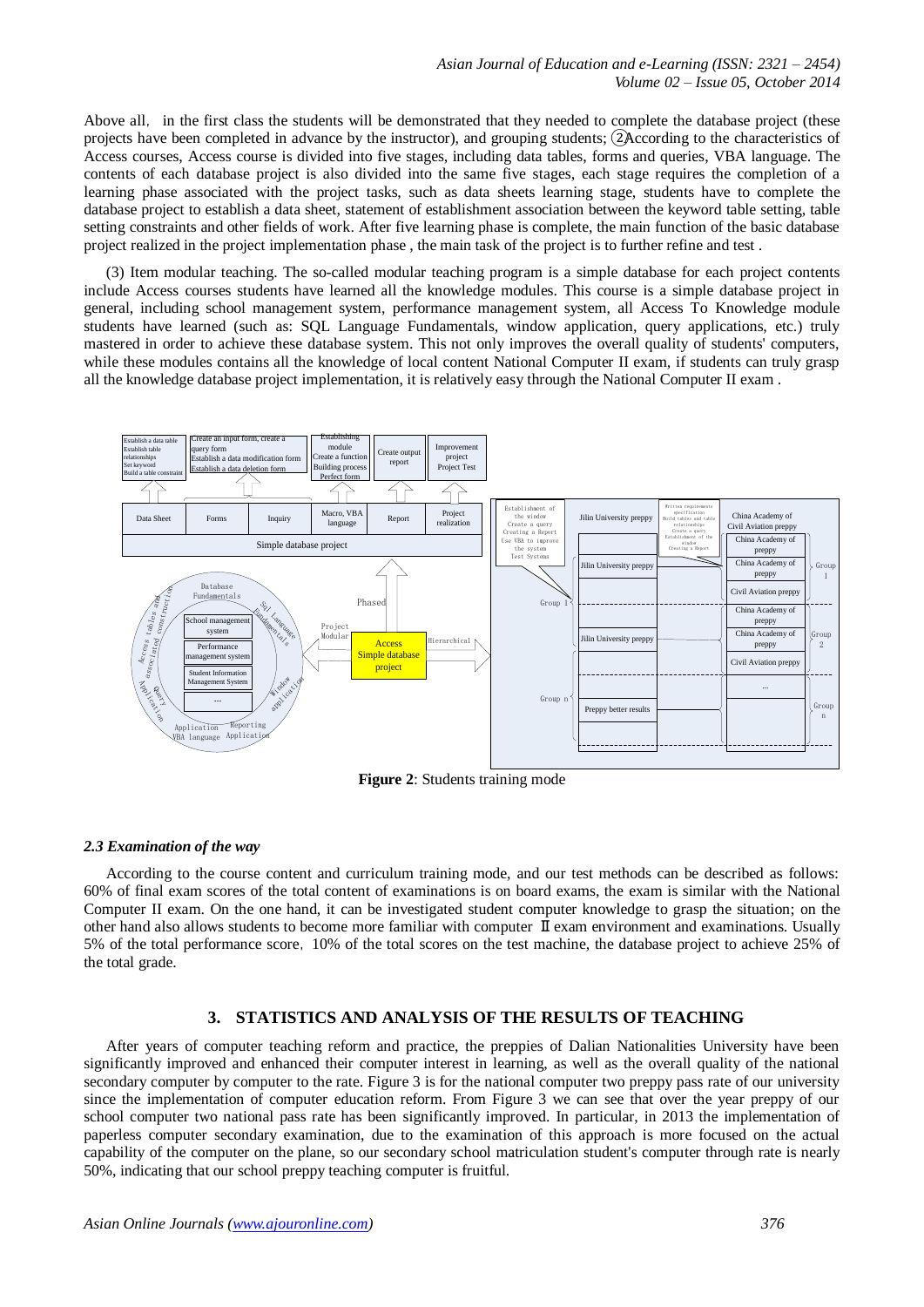

**Figure 3:** Dalian Nationalities University preppy computer two pass rate

### **4. SUMMARY**

Computer education is an important part of the preparatory teaching. Especially in the current era of information technology, computer preparatory of students have a significant impact for their future university level study and life. This paper analyzed the current problems of Computer Education Foundation, explained the teaching reform for the ministry of Dalian Nationalities University Matriculation computer courses and teaching methods. In recent years, the results show that the computer teaching reform of Dalian Nationalities Preparatory School helped to improve preparatory students' computer skills and overall quality. The preppy national computer II pass rate has been significantly improved.

# **5. ACKNOWLEDGEMENT**

This work was supported by the National Natural Science foundation of PR China (Grant Nos. 10901030, 11271061), the Fundamental Research Funds for the Central Universities (No. DC110109).

#### **6. REFERENCES**

- [1] Lu, B. L., "Train Senior Personnel Minority 'golden bridge' the Central University for Nationalities Preparatory Education for 60 years Retrospect and Prospect" , Ethnic Education Research, no. 01, pp. 86- 90,2011.
- [2] Ao, J. M., "Minorities China Review Policies to Promote Equality of Opportunities for Higher Education Since 1950 Based on the National Matriculation Education Policy", Heilongjiang Higher Education Research, no. 01, pp. 5-8, 2010.
- [3] Song, T. C., "Study Ethnic National Matriculation System Reform Education Curriculum", Ethnic Education Research, no. 04, pp. 90-96, 2006.
- [4] Cui, S. L., Sun, M., "Research Foundation CDIO -Based Computer -Based Teaching Philosophy", Popular Science, vol. 14, no. 151, pp. 213-215, 2012.
- [5] Li, Y. Y., "Minority Matriculation 'Computer' Curriculum Reform Exploration and Practice", Jilin College of Education, vol. 28, no. 281, pp. 61-62, 2012.
- [6] Zhu, H.Y., Liang, X.T., "Contemporary Vocational College Preparatory Classes and Ethnic Minority Education in Computer Investigation and Analysis --- in Heilongjiang Province", Heilongjiang National Series, no. 122, pp. 179-184, 2011.